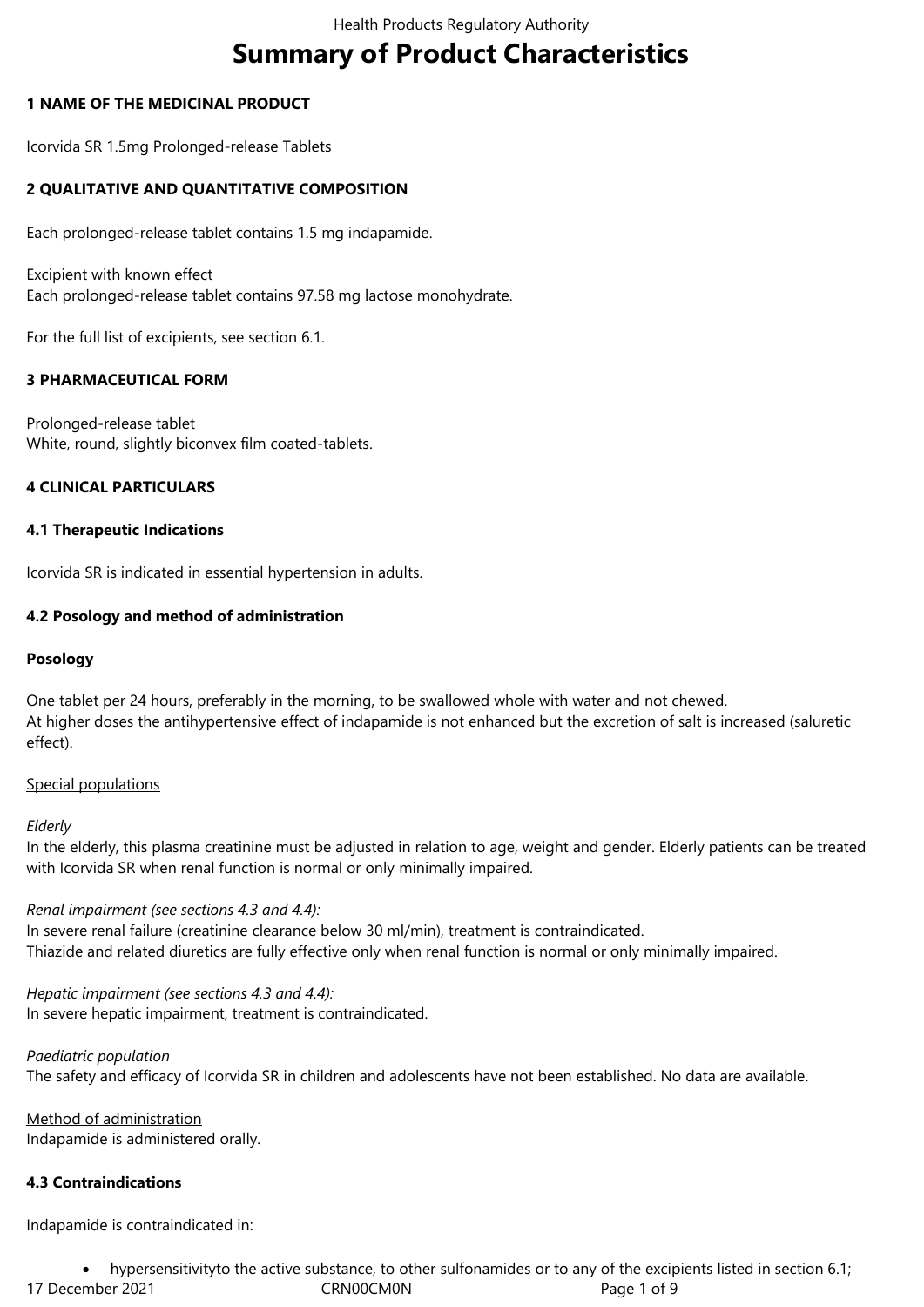- severe renal failure;
- hepatic encephalopathy or severe impairment of liver function;
- hypokalaemia.

# **4.4 Special warnings and precautions for use**

# *Special warnings*

In patients with impaired liver function, thiazide-related diuretics may cause hepatic encephalopathy particularly in case of electrolyte imbalance. Administration of the diuretic must be stopped immediately if this occurs.

# Photosensitivity

Cases of photosensitivity reactions have been reported with thiazides and thiazide-related diuretics (see section 4.8). If photosensitivity reaction occurs during treatment, it is recommended to stop the treatment. If a re-administration of indapamide is deemed necessary, it is recommended to protect exposed areas to the sun or to artificial UVA*.*

# *Special precautions for use*

# Water and electrolyte balance

# *Plasma sodium*

This must be measured before starting treatment, then at regular intervals subsequently. The fall in plasma sodium may be asymptomatic initially and regular monitoring is therefore essential. In the elderly and cirrhotic patients, monitoring should be even more frequent (see sections 4.8 and 4.9). Any diuretic treatment may cause hyponatraemia, sometimes with very serious consequences. Hyponatraemia with hypovolaemia may be responsible of dehydration and orthostatic hypotension. Concomitant loss of chloride ions may lead to secondary compensatory metabolic alkalosis: the incidence and degree of this effect are slight.

# *Plasma potassium*

The major risk of treatment with thiazide and related diuretics is hypokalaemia. The risk of onset of hypokalaemia (< 3.4 mmol/l) must be prevented in certain high risk groups, i.e. patients that are malnourished and/or are taking several drugs concomitantly, the elderly, cirrhotic patients with oedema and ascites, patients with coronary artery disease and cardiac failure. In these patients, hypokalaemia increases the cardiotoxicity of digitalis preparations and the risks of arrhythmias.

Patients with a long QT interval are also at risk, whether the origin is congenital or iatrogenic. Hypokalaemia (as well as bradycardia) is then a predisposing factor to the onset of severe arrhythmias, in particular, potentially fatal heart rhythm disorders of the type "torsades de pointes".

In these patients, more frequent monitoring of plasma potassium is required. The first measurement of plasma potassium should be obtained during the first week of treatment.

If low potassium levels are detected, correction is required. Hypokalaemia found in association with low serum magnesium concentration can be refractory to treatment unless serum magnesium is corrected.

# Plasma magnesium

Thiazides and related diuretics including indapamide have been shown to increase the urinary excretion of magnesium, which may result in hypomagnesaemia (see section 4.5 and 4.8).

# *Plasma calcium*

Thiazide and related diuretics may decrease urinary calcium excretion and cause a slight and transitory rise in plasma calcium. Evident hypercalcaemia may be due to previously unrecognised hyperparathyroidism.

Treatment with the diuretic should be withdrawn before the investigation of parathyroid function.

# Blood glucose

Monitoring of blood glucose is important in diabetics, in particular in the presence of hypokalaemia.

# Uric acid

Tendency to gout attacks may be increased in hyperuricaemic patients.

# Renal function and diuretics

Thiazide and related diuretics are fully effective only when renal function is normal or only minimally impaired (plasma creatinine levels below 25 mg/l, i.e. 220 µmol/l in adults). In the elderly, this plasma creatinine must be adjusted in relation to age, weight and gender.

17 December 2021 CRN00CM0N Page 2 of 9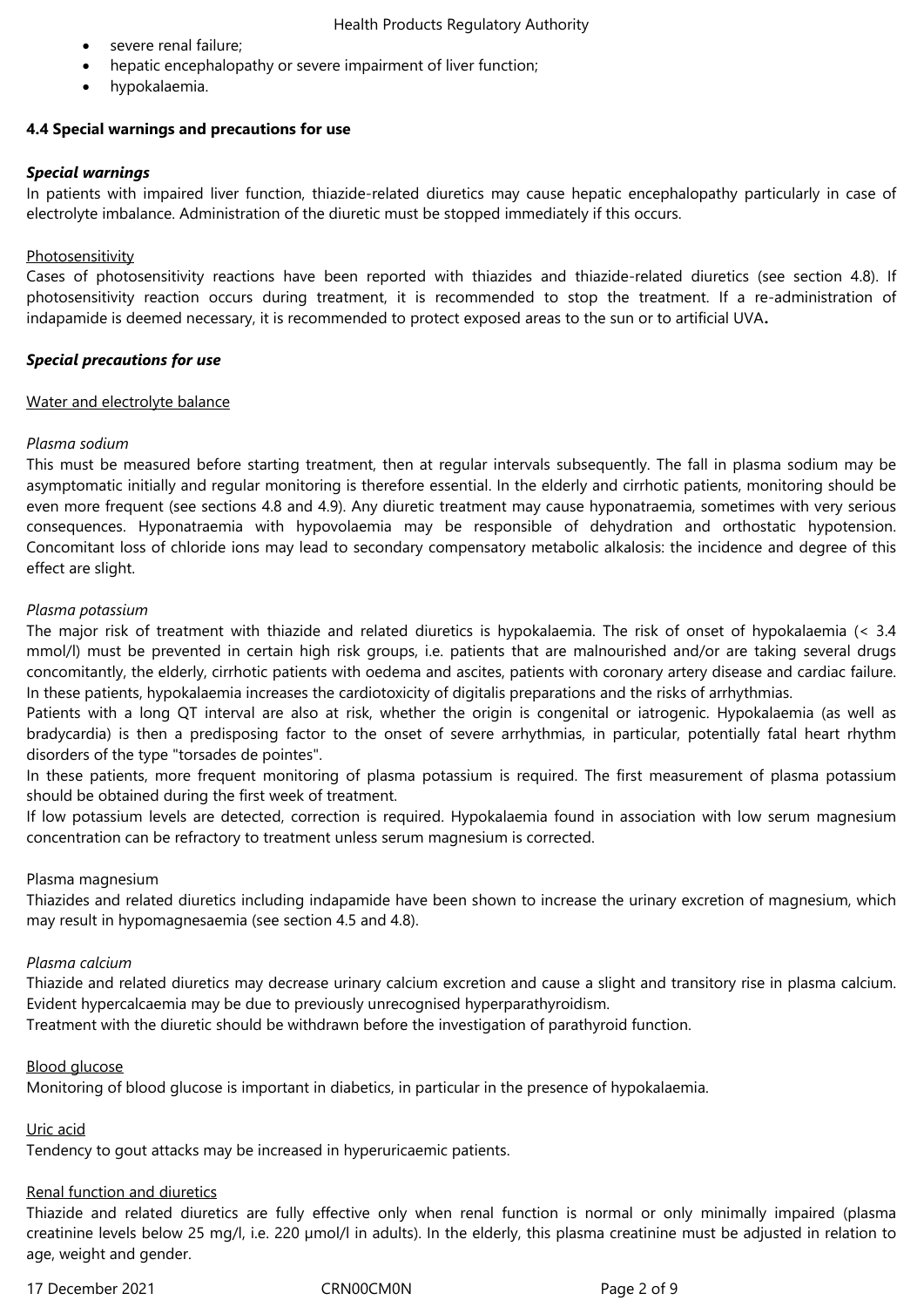# Health Products Regulatory Authority

Hypovolaemia, secondary to the loss of water and sodium induced by the diuretic at the start of treatment causes a reduction in glomerular filtration. This may lead to an increase in blood urea and plasma creatinine. This transient renal dysfunction has no consequences in patients with normal renal function but it may deteriorate the existing renal insufficiency.

# Athletes

The attention of athletes is drawn to the fact that this product contains an active substance which may cause a positive reaction in doping tests.

# Choroidal effusion, acute myopia and secondary angle-closure glaucoma:

Sulfonamide or sulfonamide derivative drugs can cause an idiosyncratic reaction resulting in choroidal effusion with visual field defect*,* transient myopia and acute angle-closure glaucoma. Symptoms include acute onset of decreased visual acuity or ocular pain and typically occur within hours to weeks of drug initiation. Untreated acute angle-closure glaucoma can lead to permanent vision loss. The primary treatment is to discontinue drug intake as rapidly as possible. Prompt medical or surgical treatments may need to be considered if the intraocular pressure remains uncontrolled. Risk factors for developing acute angle-closure glaucoma may include a history of sulfonamide or penicillin allerg

# Lactose

This medicinal product contains lactose. Patients with rare hereditary problems of galactose intolerance, total lactase deficiency or glucose-galactose malabsorption should not take this medicine.

# **4.5 Interaction with other medicinal products and other forms of interactions**

# *Combinations that are not recommended*

# *Lithium*

Concomitant use of lithium may lead to increase of plasma lithium concentration with signs of overdosage, as with a sodium-free diet (decreased urinary lithium excretion). However, if the use of diuretics is necessary, careful monitoring of plasma lithium and dose adjustment is required.

# *Combinations requiring precaution for use*

# *Torsades de pointes-inducing drugs*

- class Ia antiarrhythmics (quinidine, hydroquinidine, disopyramide),
- class III antiarrhythmics (amiodarone, sotalol, dofetilide, ibutilide),
- some antipsychotics:
- phenothiazines (chlorpromazine, cyamemazine, levomepromazine, thioridazine, trifluoperazine),
- benzamides (amisulpride, sulpiride, sultopride, tiapride),
- butyrophenones (droperidol, haloperidol),
- others: bepridil, cisapride, diphemanil, erythromycin IV, halofantrine, mizolastine, pentamidine, sparfloxacin, moxifloxacin, vincamine IV.

Increased risk of ventricular arrhythmias, particularly torsades de pointes (hypokalaemia is a risk factor). Monitor for hypokalaemia and correct, if required, before introducing this combination. Clinical, plasma electrolytes and ECG monitoring. Use substances which do not have the disadvantage of causing torsades de pointes in the presence of hypokalaemia.

# *Non-steroidal anti-inflammatory drugs (systemic route) including COX-2 selective inhibitors, high dose salicylic acid (>3 g/day)*

Possible reduction in the antihypertensive effect of indapamide. Risk of acute renal failure in dehydrated patients (decreased glomerular filtration). Hydrate the patient; monitor renal function at the start of treatment.

# *Angiotensin converting enzyme (ACE) inhibitors*

When treatment with an ACE inhibitor is initiated, sudden hypotension and/or acute renal failure may occur in patients with pre-existing depletion of sodium (particularly in patients with renal artery stenosis).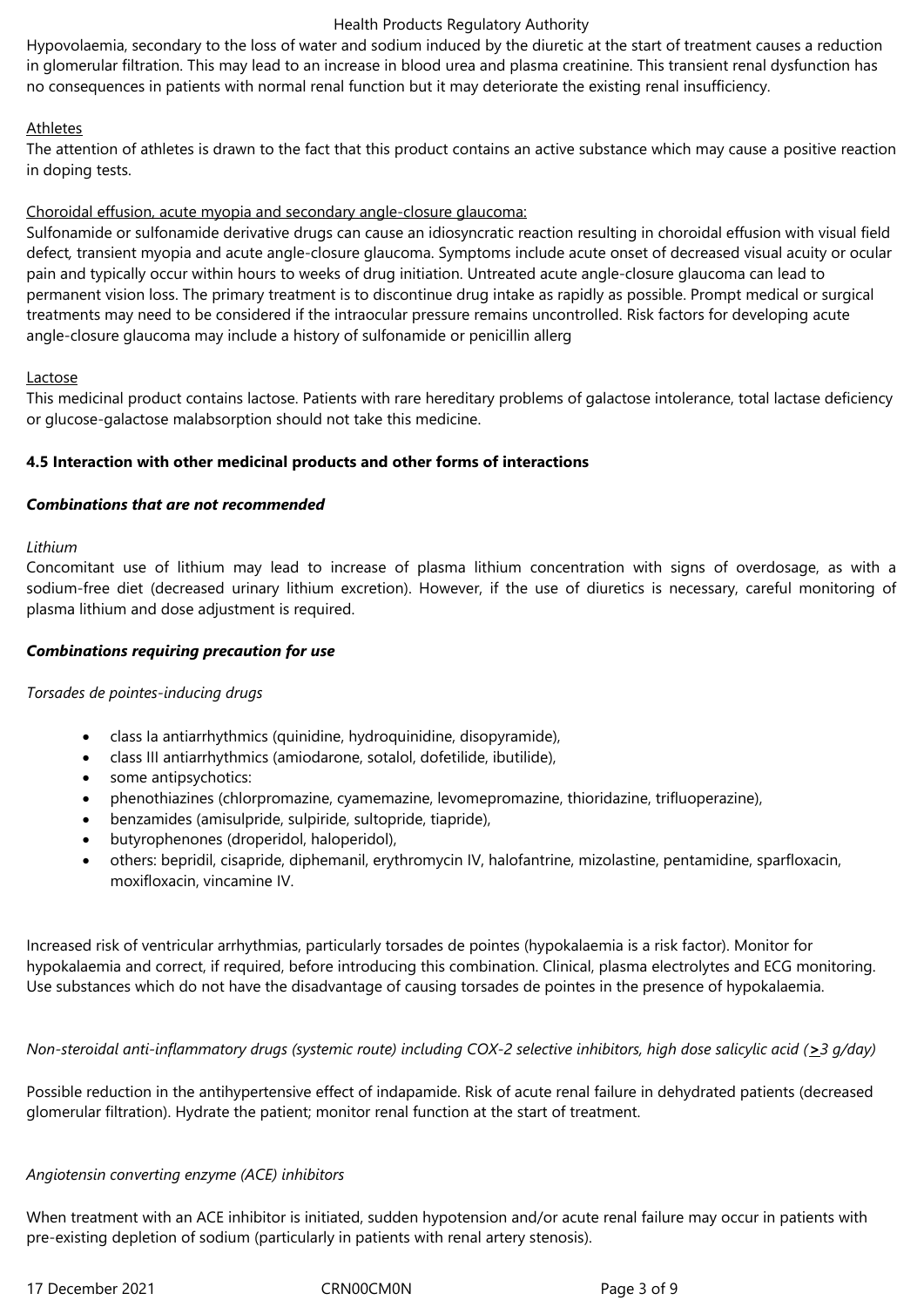## Health Products Regulatory Authority

*In hypertension*, when prior diuretic treatment may have caused sodium depletion, it is necessary:

- either to stop the diuretic 3 days before starting treatment with the ACE inhibitor and restart a non-potassium-sparing diuretic if necessary;
- or give low initial doses of the ACE inhibitor and increase the dose gradually.

*In congestive heart failure*, start with a very low dose of ACE inhibitor, possibly after a reduction in the dose of the concomitant hypokalaemic diuretic.

*In all cases*, monitor renal function (plasma creatinine) during the first weeks of treatment with an ACE inhibitor.

*Other compounds causing hypokalaemia: amphotericin B (IV), gluco- and mineralo-corticoids (systemic), tetracosactide, stimulant laxatives*

The risk of hypokalaemia is increased (additive effect).

Plasma potassium should be monitored and corrected if necessary. Caution is required in patients concomitantly taking digitalis. These patients should take non-stimulant laxatives.

# *Baclofen*

Increased antihypertensive effect.

The patient should drink sufficient quantity of liquid; renal function is monitored at the start of treatment.

# *Digitalis preparations*

Hypokalaemia and/or hypomagnesaemia predispose to the toxic effects of digitalis.

Monitoring of plasma potassium, magnesium and ECG is recommended and, if necessary, adjusting the treatment.

# *Combinations requiring special care*

# *Allopurinol*

Concomitant treatment with indapamide may increase the incidence of hypersensitivity reactions to allopurinol.

# *Combinations to be taken into consideration*

# *Potassium-sparing diuretics (amiloride, spironolactone, triamterene)*

Whilst rational combinations are useful in some patients, hypokalaemia or hyperkalaemia (particularly in patients with renal failure or diabetes) may still occur. Plasma potassium and ECG should be monitored and, if necessary, treatment reviewed.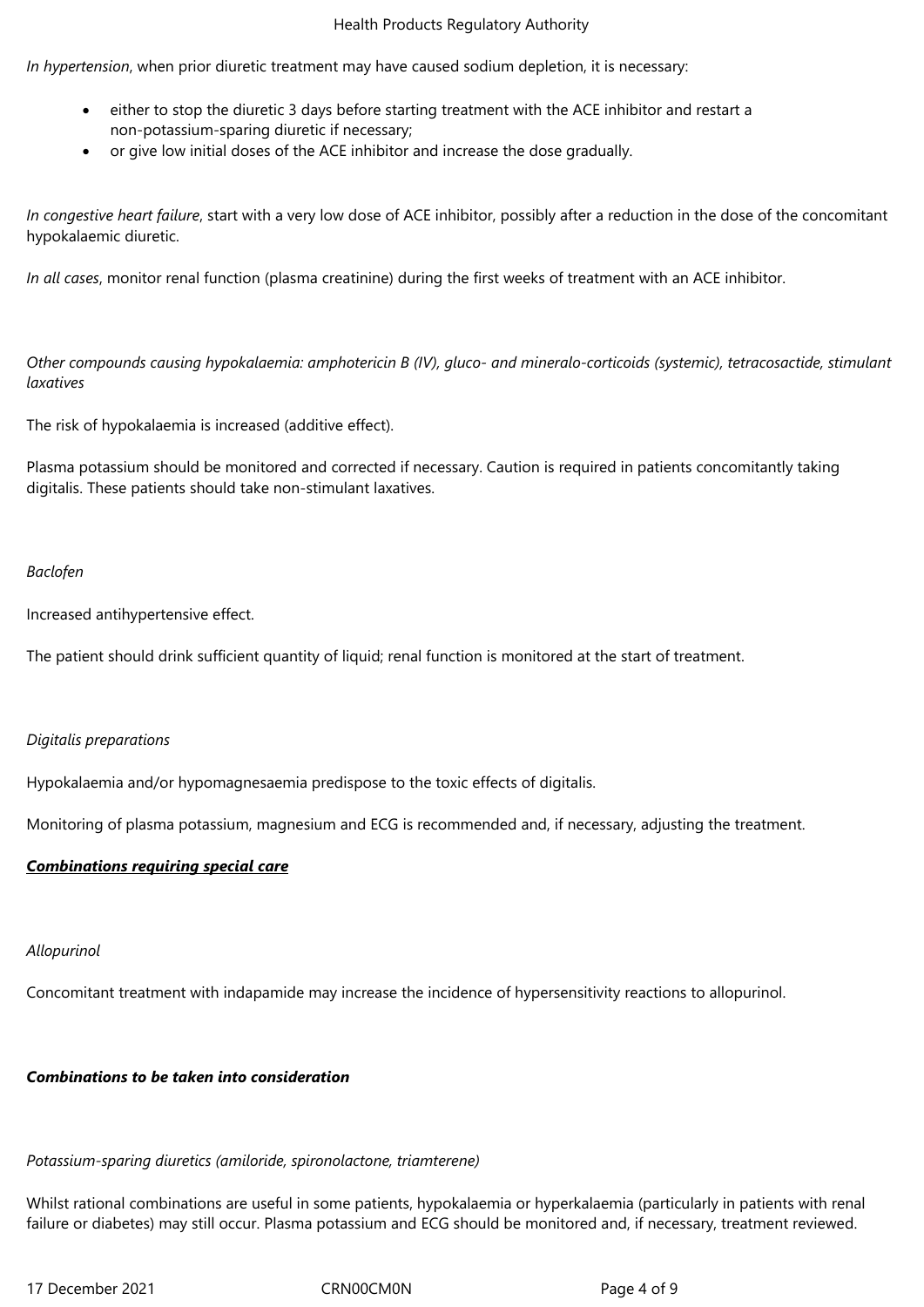#### *Metformin*

Increased risk of metformin induced lactic acidosis due to the possibility of functional renal failure associated with diuretics and more particularly with loop diuretics. Do not use metformin when plasma creatinine exceeds 15 mg/l (135 µmol/l) in men and 12 mg/l (110 µmol/l) in women.

#### *Iodinated contrast media*

In patients dehydrated due to diuretics, the risk of acute renal failure is increased, particularly when large doses of iodinated contrast media are used. The patient should be rehydrated prior to administration of the iodinated compound.

#### *Imipramine-like antidepressants, neuroleptics*

Antihypertensive effect and risk of orthostatic hypotension are increased (additive effect).

#### *Calcium (salts)*

Risk of hypercalcaemia resulting from decreased urinary elimination of calcium.

# *Cyclosporin, tacrolimus*

Risk of increased plasma creatinine without any change in circulating cyclosporin levels, even in the absence of water/sodium depletion.

#### *Corticosteroids, tetracosactide (systemic)*

Antihypertensive effect may be decreased (water and sodium retention due to corticosteroids).

# **4.6 Fertility, pregnancy and lactation**

#### **Pregnancy**

There are no or limited amount of data (less than 300 pregnancy outcomes) from the use of indapamide in pregnant women. Prolonged exposure to thiazide during the third trimester of pregnancy can reduce maternal plasma volume as well as uteroplacental blood flow, which may cause a foeto-placental ischaemia and growth retardation. Animal studies do not indicate direct or indirect harmful effects with respect to reproductive toxicity (see section 5.3). As a precautionary measure, it is preferable to avoid the use of Indapamide during pregnancy.

#### Breast-feeding

There is insufficient information on the excretion of indapamide/metabolites in human milk. Hypersensitivity to sulfonamide-derived medicines and hypokalaemia might occur. A risk to the newborns/infants cannot be excluded. Indapamide is closely related to thiazide diuretics which have been associated, during breast-feeding, with decrease or even suppression of milk lactation.

Indapamide should not be used during breast-feeding.

# Fertility

Reproductive toxicity studies showed no effect on fertility in female and male rats (see section 5.3). No effects on human fertility are anticipated.

17 December 2021 CRN00CM0N Page 5 of 9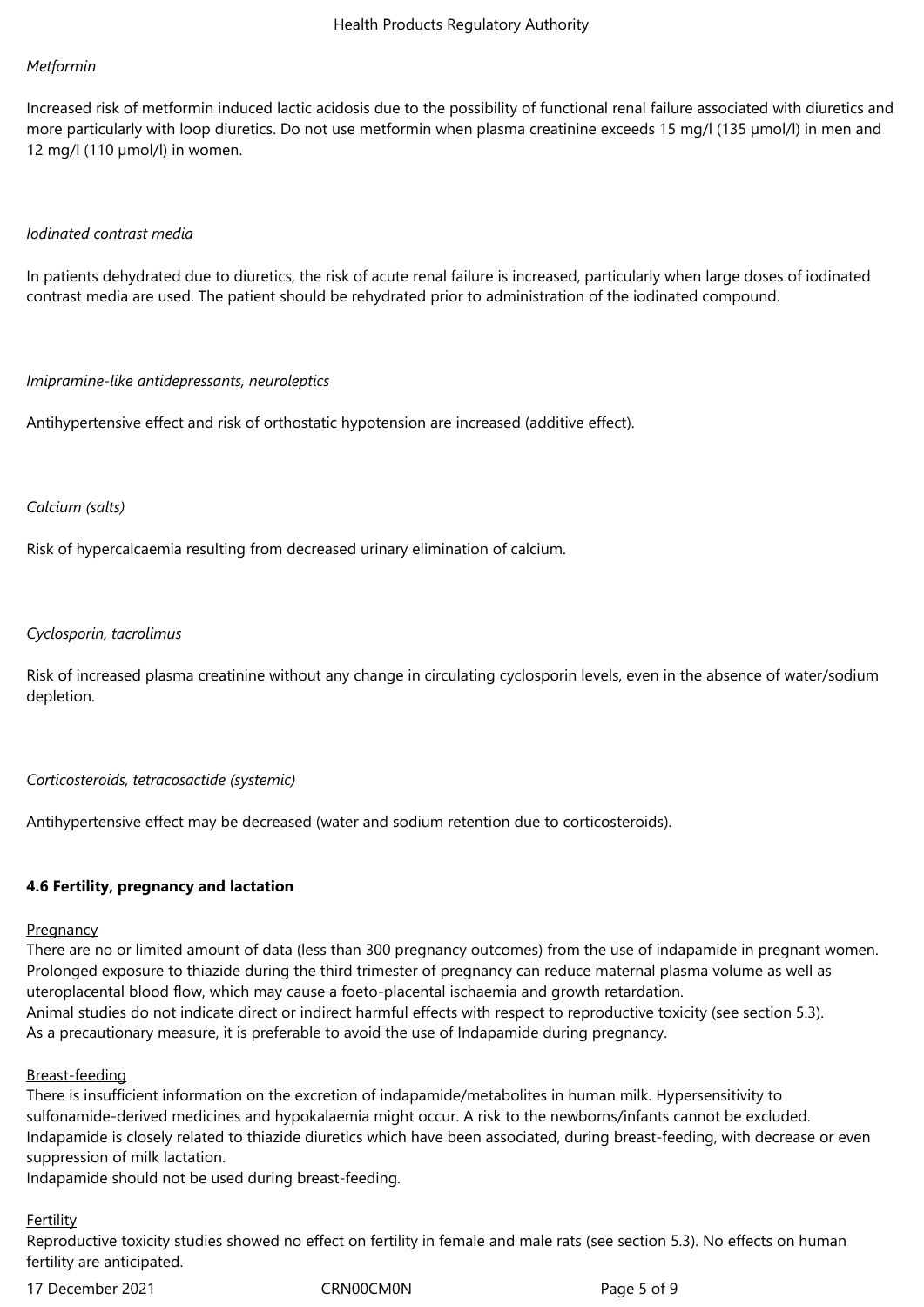# **4.7 Effects on ability to drive and use machines**

Indapamide does not affect alertness but different reactions related to the decrease in blood pressure may occur in individual cases, especially at the start of the treatment or when another antihypertensive agent is added. As a result the ability to drive vehicles or to operate machinery may be impaired.

# **4.8 Undesirable effects**

# Summary of safety profile

The most commonly reported adverse reactions are hypokalaemia, hypersensitivity reactions, mainly dermatological, in subjects with a predisposition to allergic and asthmatic reactions and maculopapular rashes.

# Tabulated summary of adverse reactions

The following undesirable effects have been observed with indapamide during treatment ranked under the following frequency:

Very common (> 1/10), Common (<sup>3</sup> 1/100, < 1/10), Uncommon (<sup>3</sup> 1/1000, < 1/100), Rare (<sup>3</sup> 1/10,000, < 1/1000), Very Rare (< 1/10,000), not known (cannot be estimated from the available data).

# *Blood and the lymphatic system disorders*

Very rare: thrombocytopenia, leucopenia, agranulocytosis, aplastic anaemia, haemolytic anaemia.

# *Metabolism and nutrition disorders* Common: hypokalaemia (see section 4.4). Uncommon: hyponatraemia (see section 4.4) Rare: hypochloraemia, hypomagnesaemia. Very rare: hypercalcaemia.

*Nervous system disorders* Rare: vertigo, fatigue, headache, paraesthesia. Not known: syncope.

*Eye disorders* Not known: myopia, blurred vision, visual impairment, acute angle-closure glaucoma, choroidal effusion.

*Cardiac disorders* Very rare: arrhythmia, Not known: Torsade de pointes (potentially fatal) (see sections 4.4 and 4.5)

*Vascular disorders*  Very rare: hypotension.

*Gastrointestinal disorders* Uncommon: vomiting. Rare: nausea, constipation, dry mouth. Very rare: pancreatitis.

*Hepato-biliary disorders* Very rare: abnormal hepatic function. Not known: possibility of onset of hepatic encephalopathy in case of hepatic insufficiency (see sections 4.3 and 4.4), hepatitis.

*Skin and subcutaneous tissue disorders* Common: hypersensitivity reactions, maculopapular rashes. Uncommon: purpura. Very rare: angioneurotic oedema, urticaria, toxic epidermic necrolysis, Steven Johnson syndrome. Not known: possible worsening of pre-existing acute disseminated lupus erythematosus, photosensitivity reactions (see section 4.4).

*Renal and urinary disorders* Very rare: renal failure.

17 December 2021 CRN00CM0N Page 6 of 9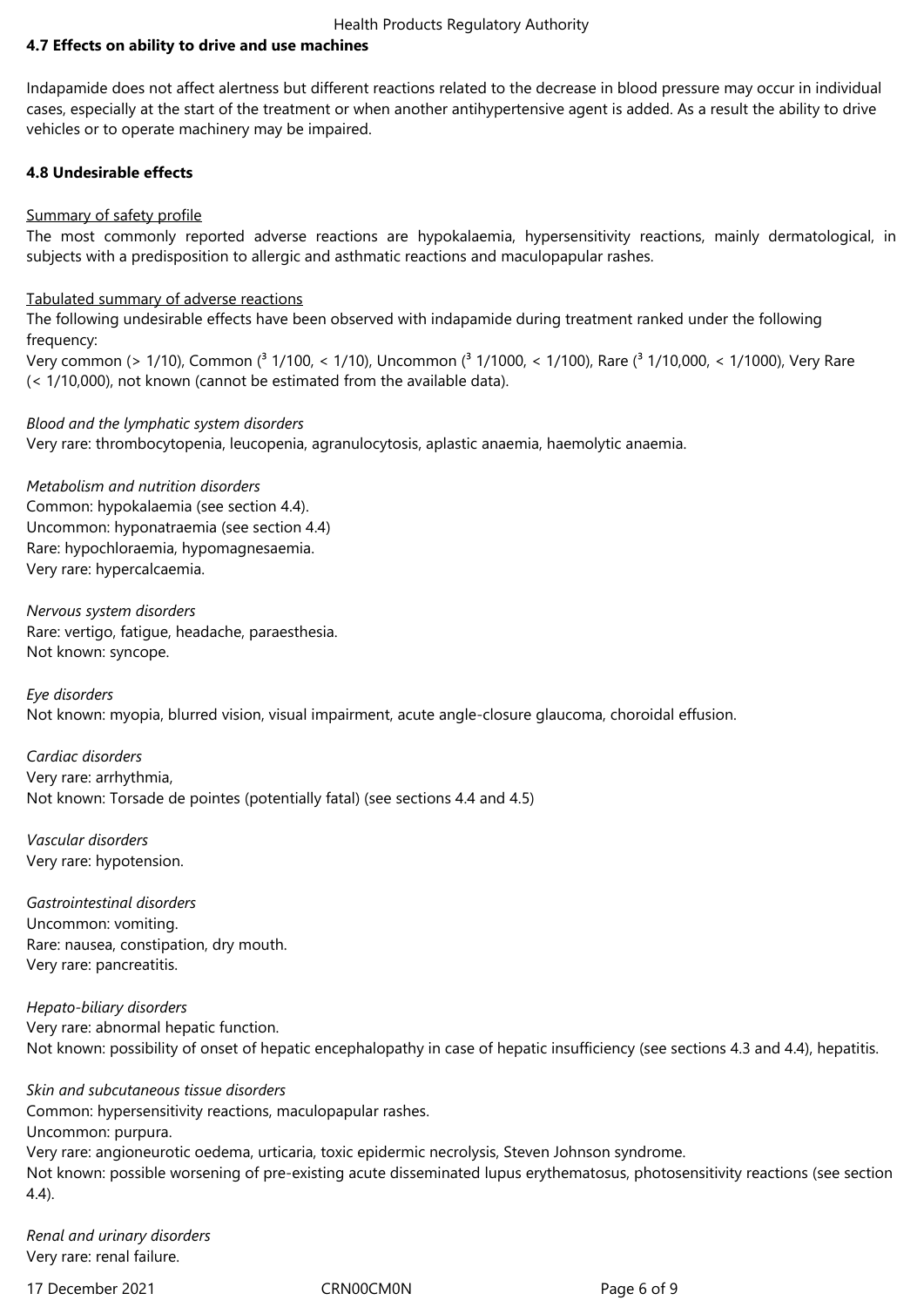Uncommon: erectile dysfunction.

# *Investigations*

Not known: electrocardiogram QT prolonged (see sections 4.4 and 4.5), blood glucose increased (see section 4.4), blood uric acid increased (see section 4.4), elevated liver enzyme levels.

# Description of selected adverse reactions

During phase II and III studies comparing indapamide 1.5mg and 2.5mg, plasma potassium analysis showed a dose-dependent effect of indapamide:

- Indapamide 1.5mg: Plasma potassium < 3.4 mmol/l was seen in 10 % of patients and < 3.2 mmol/l in 4 % of patients after 4 to 6 weeks treatment. After 12 weeks treatment, the mean fall in plasma potassium was 0.23 mmol/l.
- Indapamide 2.5 mg: Plasma potassium <3.4 mmol/l was seen in 25 % of patients and < 3.2 mmol/l in 10 % of patients after 4 to 6 weeks treatment. After 12 weeks treatment, the mean fall in plasma potassium was 0.41 mmol/l.

# Reporting of suspected adverse reactions

Reporting suspected adverse reactions after authorisation of the medicinal product is important. It allows continued monitoring of the benefit/risk balance of the medicinal product. Healthcare professionals are asked to report any suspected adverse reactions via HPRA Pharmacovigilance, Website: www.hpra.ie.

# **4.9 Overdose**

# **Symptoms**

Indapamide is not toxic at doses up to 40 mg, i.e. approximately 27 times the therapeutic dose. Signs of acute poisoning are mostly water/electrolyte balance disturbances (hyponatraemia, hypokalaemia) which are manifested as nausea, vomiting, hypotension, convulsions, vertigo, drowsiness, confusion, polyuria or oliguria possibly to the point of anuria (due to hypovolaemia).

# **Management**

Initial measures involve rapid elimination of the ingested substance by gastric lavage and/or administration of activated charcoal, followed by restoration of water/electrolyte balance in a medical institution.

# **5 PHARMACOLOGICAL PROPERTIES**

# **5.1 Pharmacodynamic properties**

Pharmacotherapeutic group: diuretics;sulfonamides, plain, ATC code: C03BA11.

# Mechanism of action

Indapamide is a sulphonamide derivat[ive with an indole ri](http://www.whocc.no/atc_ddd_index/?code=C03BA)ng, pharmacologically related to thiazide diuretics, which acts by inhibiting the reabsorption of sodium in the cortical dilution segment. It increases the urinary excretion of sodium and chlorides and, to a lesser extent, the excretion of potassium and magnesium, thereby increasing urine output and having an antihypertensive action.

# Pharmacodynamic effects

Phase II and III studies using monotherapy have demonstrated an antihypertensive effect lasting 24 hours. This was present at doses where the diuretic effect was of mild intensity.

17 December 2021 CRN00CM0N Page 7 of 9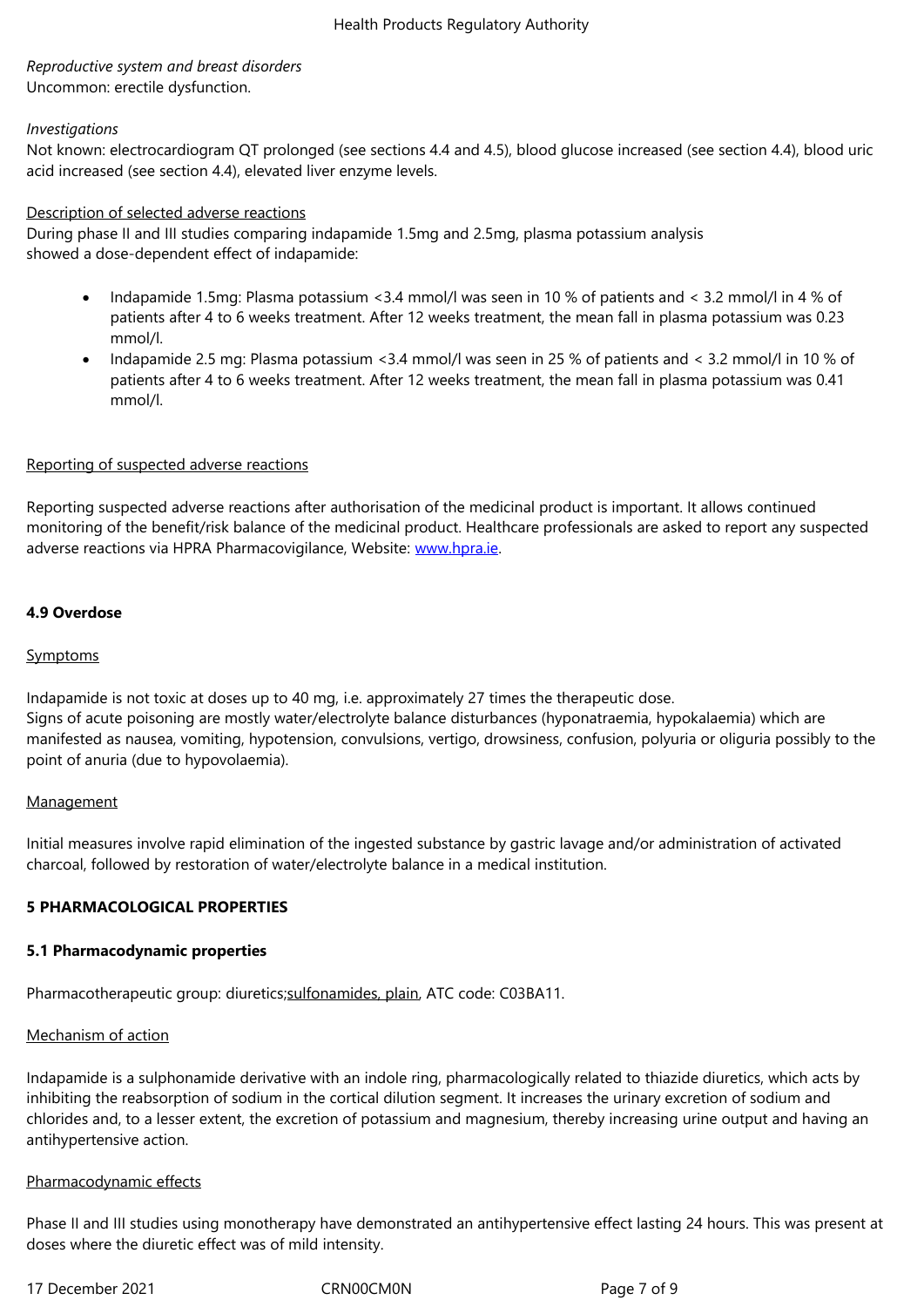# Health Products Regulatory Authority

The antihypertensive activity of indapamide is related to an improvement in arterial compliance and a reduction in arteriolar and total peripheral resistance.

Indapamide reduces left ventricular hypertrophy.

Thiazide and related diuretics have a plateau therapeutic effect beyond a certain dose, while adverse effects continue to increase. The dose should not be increased if treatment is ineffective.

It has also been shown, in the short-, mid- and long-term in hypertensive patients, that indapamide:

- does not interfere with lipid metabolism: triglycerides, LDL-cholesterol and HDL-cholesterol;
- does not interfere with carbohydrate metabolism, even in diabetic hypertensive patients.

# **5.2 Pharmacokinetic properties**

Indapamide 1.5 mg is supplied in a prolonged-release form.

# **Absorption**

The fraction of indapamide released is rapidly and almost totally absorbed via the gastrointestinal tract. Food slightly affects the speed of absorption but has no influence on the amount of the drug absorbed. Peak serum level occurs about 12 hours after ingestion of the drug. After achieving the steady-state concentration, the variation in serum levels between two doses is reduced. However, variability among individual patients exists.

**Distribution** 

Binding of indapamide to plasma proteins is 79%. The plasma elimination half-life is 14 to 24 hours (mean 18 hours). The steady-state is reached in 7 days. Repeated administration does not lead to accumulation of indapamide.

Biotransformation

Elimination is essentially urinary (70% of the dose) and faecal (22%) in the form of inactive metabolites.

Other special populations

The pharmacokinetic parameters of the drug are not significantly changed in patients with renal function impairment.

# **5.3 Preclinical safety data**

Indapamide has been tested negative concerning mutagenic and carcinogenic properties.

The highest doses of indapamide administered orally to different animal species (40 to 8000 times the therapeutic dose) have shown an exacerbation of the pharmacological properties of the drug.

The major symptoms of intoxication during acute toxicity studies with indapamide administered intravenously or intraperitoneally were related to the pharmacological action of indapamide, i.e. bradypnoea and peripheral vasodilation. Reproductive toxicity studies have not shown embryotoxicity and teratogenicity. Fertility was not impaired either in male or in female rats.

# **6 PHARMACEUTICAL PARTICULARS**

# **6.1 List of excipients**

Tablet core Hypromellose Powdered cellulose Lactose monohydrate Anhydrous colloidal silica Magnesium stearate

Film coating Hypromellose Macrogol 400 Titanium dioxide (E171)

17 December 2021 CRN00CM0N Page 8 of 9